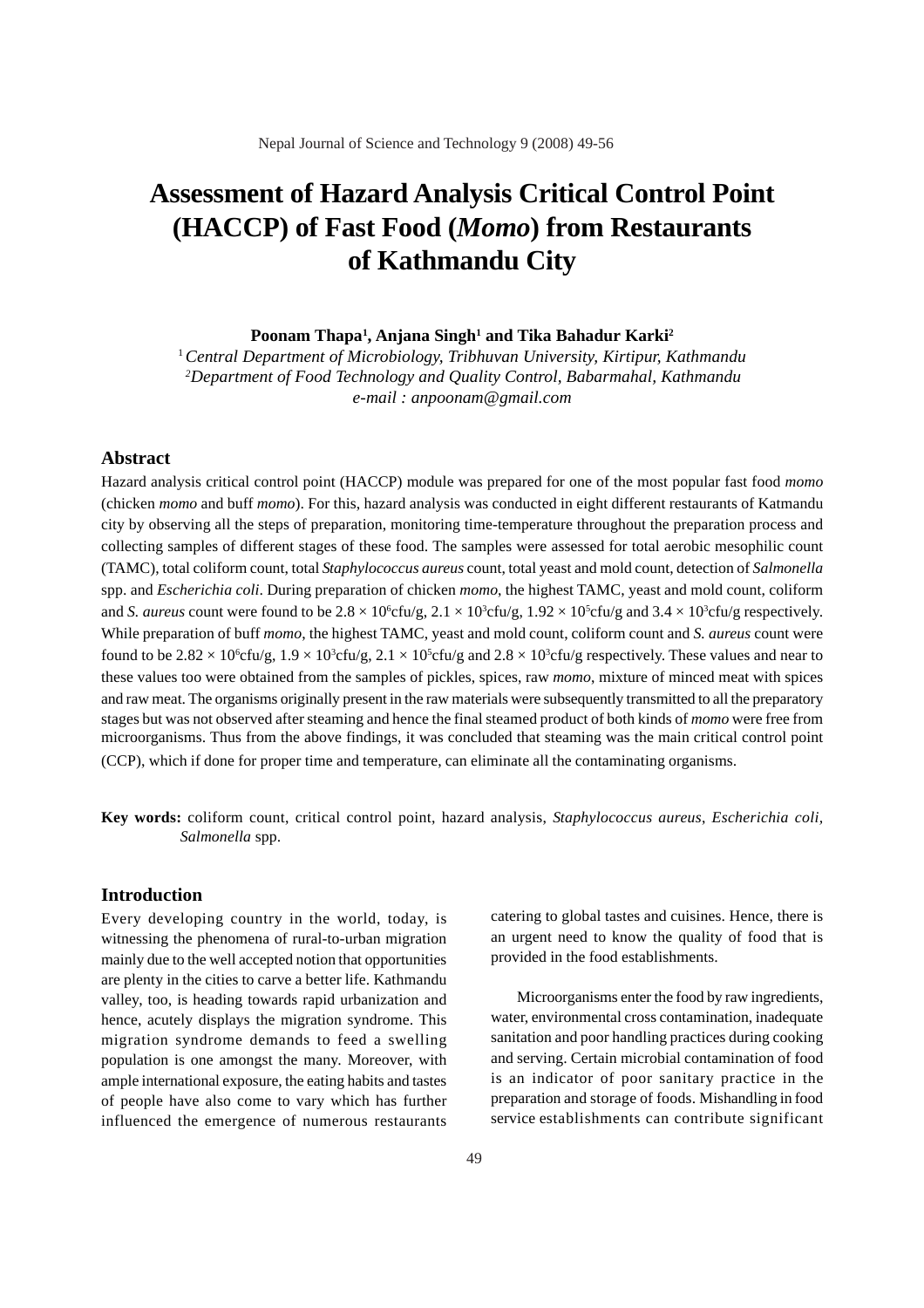outbreak of food-borne diseases (Frazier & Westhoff 2001).

Microbial examination of final product does not reveal information of the point of contamination nor ensures protection against it but only gives the idea of hazard quality. For this reason, the traditional approach of the hygiene supervision is not quite effective and is replaced by a more programmatic approach focused on the control of factors threatening the wholesomeness already during the production process (Jay 1992).

A relative new concept has developed known as hazard analysis critical control point (HACCP) which is a scientific and systematic approach of identification, assessment and control of hazardous pathogens (Buchanan *et al*. 1998). The system seeks to identify the hazards associated with any stages of food production, processing or preparation, assesses the related risks and determines the operation where control procedures will be effective (Peter *et al.* 2000). Thus, the central feature of HACCP is the determination of the CCPs which is an operation (practice, procedure, location or process) at which control can be exercised over one or more factors to eliminate, prevent or minimize a hazard to ensure the safety of products.

The HACCP concept was originally proposed for the food processing industry. However, available surveillance data suggest that the incidence of food borne disease outbreaks caused by mishandling of foods is actually higher in food service establishments and at the consumer level than in the food processing industry. Therefore, the HACCP concept has been extended to food service establishments (Bryan 1981). The benefits include the enhanced food safety and more timely response to problems (FDA 2005).

Dumplings (*momos*) are popular in Nepal, Sikkim and Tibet. *Momos* are made of simple flour and water dough; white flour is generally preferred and sometimes a little yeast or baking soda is added to give a more doughy texture to the finished product. The filling may be one of the several mixtures of minced buff/ pork/ chicken/ or vegetables with any or all of the following: onions, shallots, garlic and cilantro/coriander. The mixture is usually spiced with salt, pepper and often ground cumin. This meat mixture is wrapped in a circular sheet of elastic dough into a fashionable ball

and is steamed for 10-15 minutes before serving hot with soup and pickle.

The main purpose of this study was to analyze the hazards associated with *momo,* one of the common menu items of each and every fast food restaurants and determine its critical control points (CCPs). For the determination of CCPs, samples were collected from different stages of *momo* preparation to determine the sources of contamination. Similarly the analysis was done in raw materials, final products and its subsequent stages.

## **Methodology**

The study was conducted in eight different restaurants of Kathmandu city from April 2005 to November 2005. The restaurants were randomly selected. Field observation and interview with the owner and workers of the restaurants via structured questionnaire were carried out to get the basic information on handling procedure and hygienic practices.

The main purpose of the study was to analyze the hazards associated with restaurant foods and determine its critical control points (CCPs). For the determination of CCPs, samples were collected from different stages of food preparation to determine the sources of contamination. The whole *momo* preparation process was observed and different preparatory stages of buff *momo* and chicken *momo* (raw meat, mixture of minced meat with spices, raw *momo*, spices, flour, steamed *momo*, water) as well as the pickles served with that cuisine were aseptically collected. During sampling, temperature of the food was measured and time too was subsequently observed. The samples were then collected in sterile plastic bags and placed immediately in an insulated container with ice and taken to the Central Food Research Laboratory, Babar Mahal, Kathmandu as soon as possible and processed on the same day or samples were preserved overnight and processed next day. During the study, total aerobic mesophilic bacterial load, total coliform load, total staphylococcal load, total yeast and mold load were determined. In addition, presence of *Escherichia coli, Salmonella* spp. and *Staphylococcus aureus* was also determined.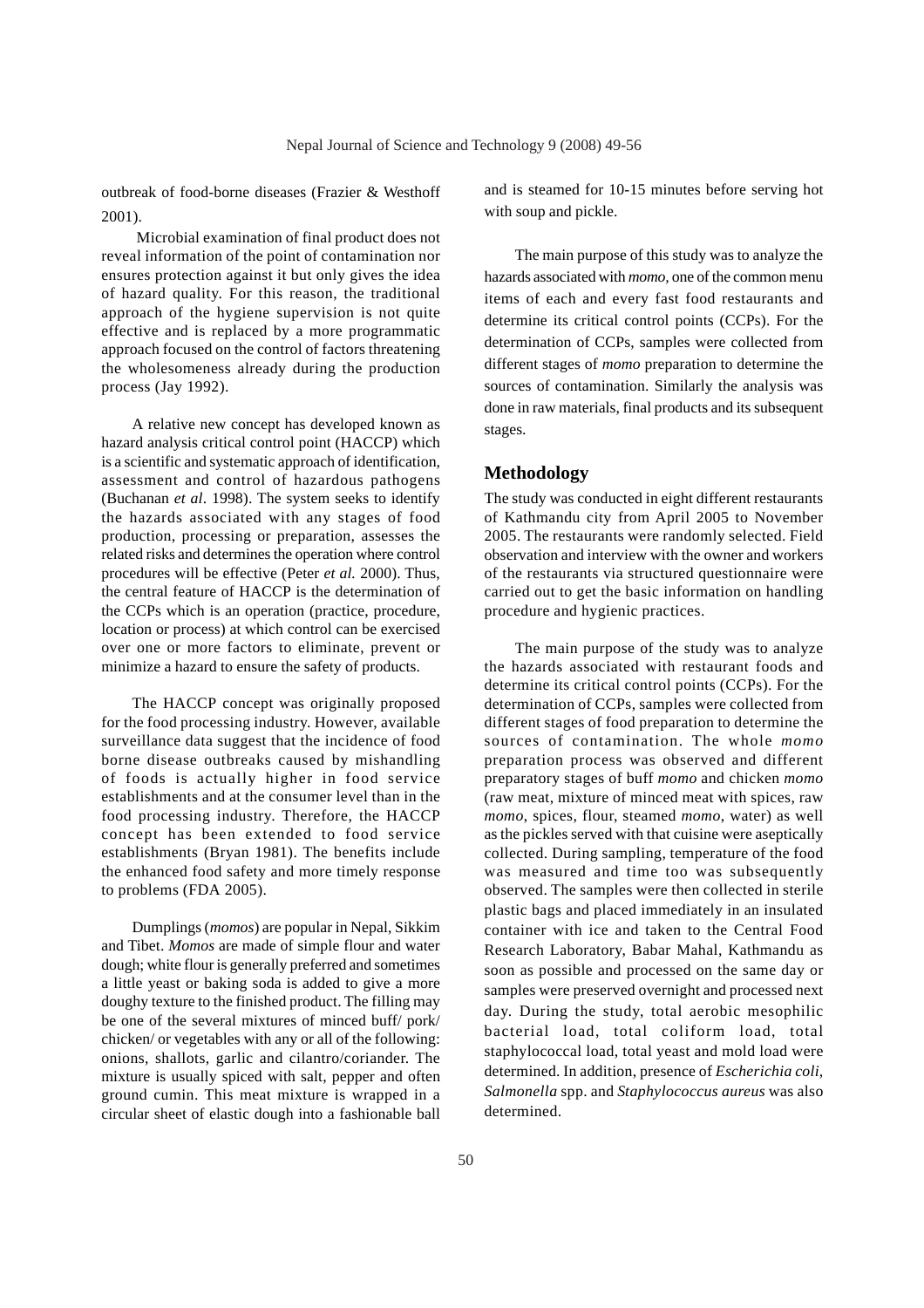P. Thapa *et.al./*Assessment of Hazard Analysis Critical........



## **Description of buff** *momo* **and chicken** *momo* **preparation**

Served with tomato or sesame pickles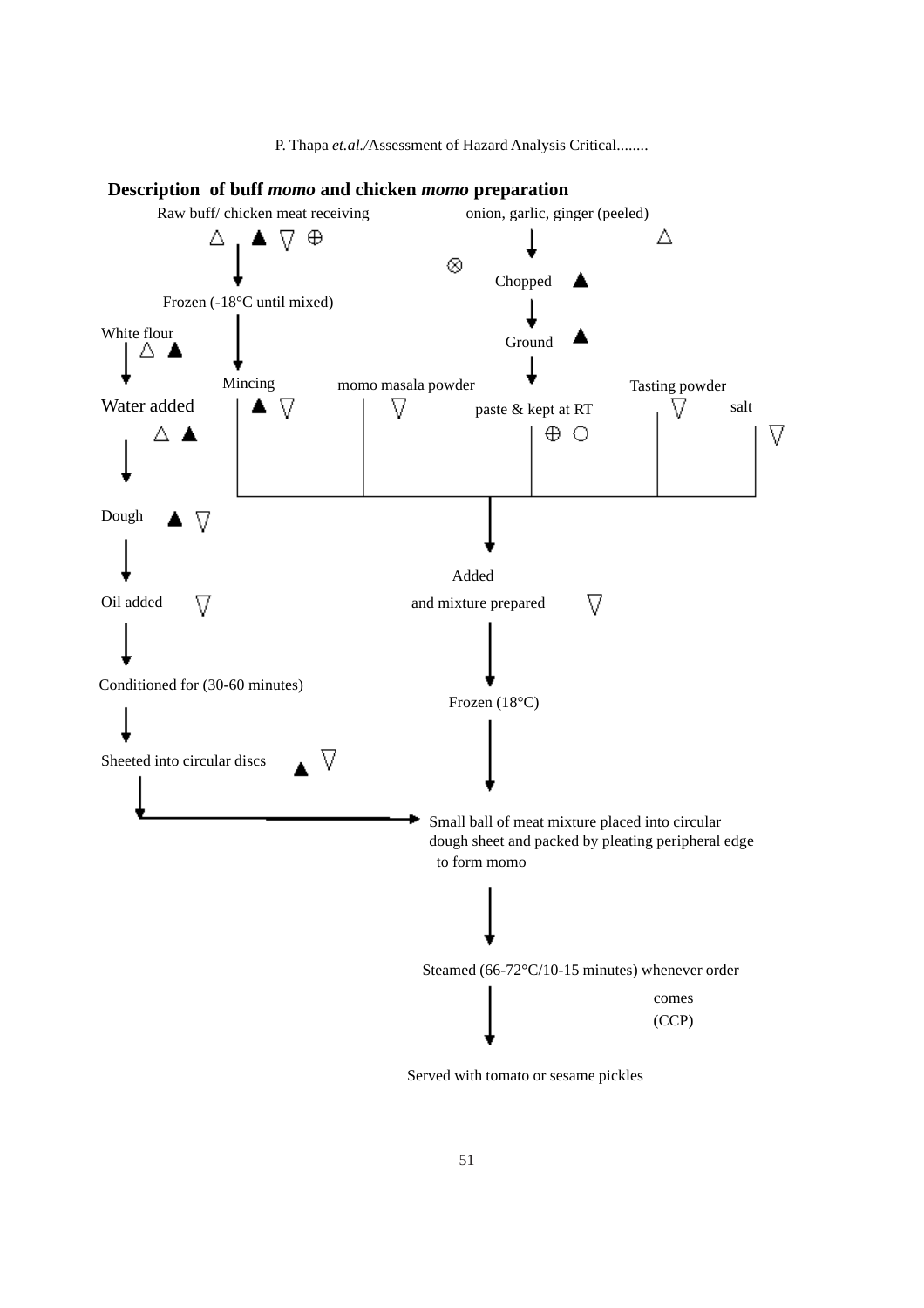| Symbols | Interpretation                                                                                                    |
|---------|-------------------------------------------------------------------------------------------------------------------|
| Λ       | Possibility that food or water initially contaminated with food borne pathogens                                   |
|         | Possibility of contamination with food borne pathogens from surfaces or equipment in contact<br>with food         |
|         | Possibility of contamination with food borne pathogens from persons who handle food                               |
|         | Direction of flow                                                                                                 |
| (CCP)   | Effective critical control point                                                                                  |
| ⊗       | Destruction of vegetative forms of bacteria if boiled or cooked to near boiling temperatures but<br>spore survive |
|         | Possibility of survival of microorganisms                                                                         |
| ⊕       | Possibility of multiplication (propagation) of bacteria                                                           |

Nepal Journal of Science and Technology 9 (2008) 49-56

Since the samples were collected during different subsequent stages of chicken *momo* and buff *momo* preparations, the samples included for chicken *momo* were:

Sample P1= Raw chicken meat Sample P2= Mixture of minced chicken with spices

Sample P3= Raw chicken *momo*

Sample P4 = Steamed chicken *momo*

Sample  $P5 =$  Pickles

Sample  $P6 =$  Flour

Sample P7= Mixture of spices

The different samples taken from buff *momo* preparation were:

Sample P9= Raw buff meat

Sample P10= Mixture of minced buff with spices

Sample P11= Raw buff *momo*

Sample P12<sub>F</sub>= Steamed buff *momo* Sample P13 = Pickles

Sample  $P14 =$  Flour Sample P15= Mixture of spices

The total aerobic mesophilic bacterial count, yeasts and molds count, total coliform count were performed by pour plate method with sterilized plate count agar, potato dextrose agar and violet red bile agar respectively, while *S. aureus* count was done by spread plate method by pouring sterilized mannitol salt agar. Similarly, detection of *Salmonella* spp. was done on brilliant green agar and xylose lysine deoxycholate agar and *E. coli* detection was done on eosin methylene blue agar. All the tests were performed by following Manuals of Food Quality Control (Refai 1979) and Microbiological Methods (Collins *et al*. 1989). Strict aseptic condition was maintained throughout the study. Quality of each test was maintained by using standard procedures. Sterility testing of each batch of culture and biochemical medium were checked by incubating one or two uninoculated tubes and plates of each lot with inoculated ones. Batch of the medium was discarded when uninoculated plates or tubes showed the growth of microorganism. During identification of organisms for each test, ATCC control positives and control negatives were taken simultaneously.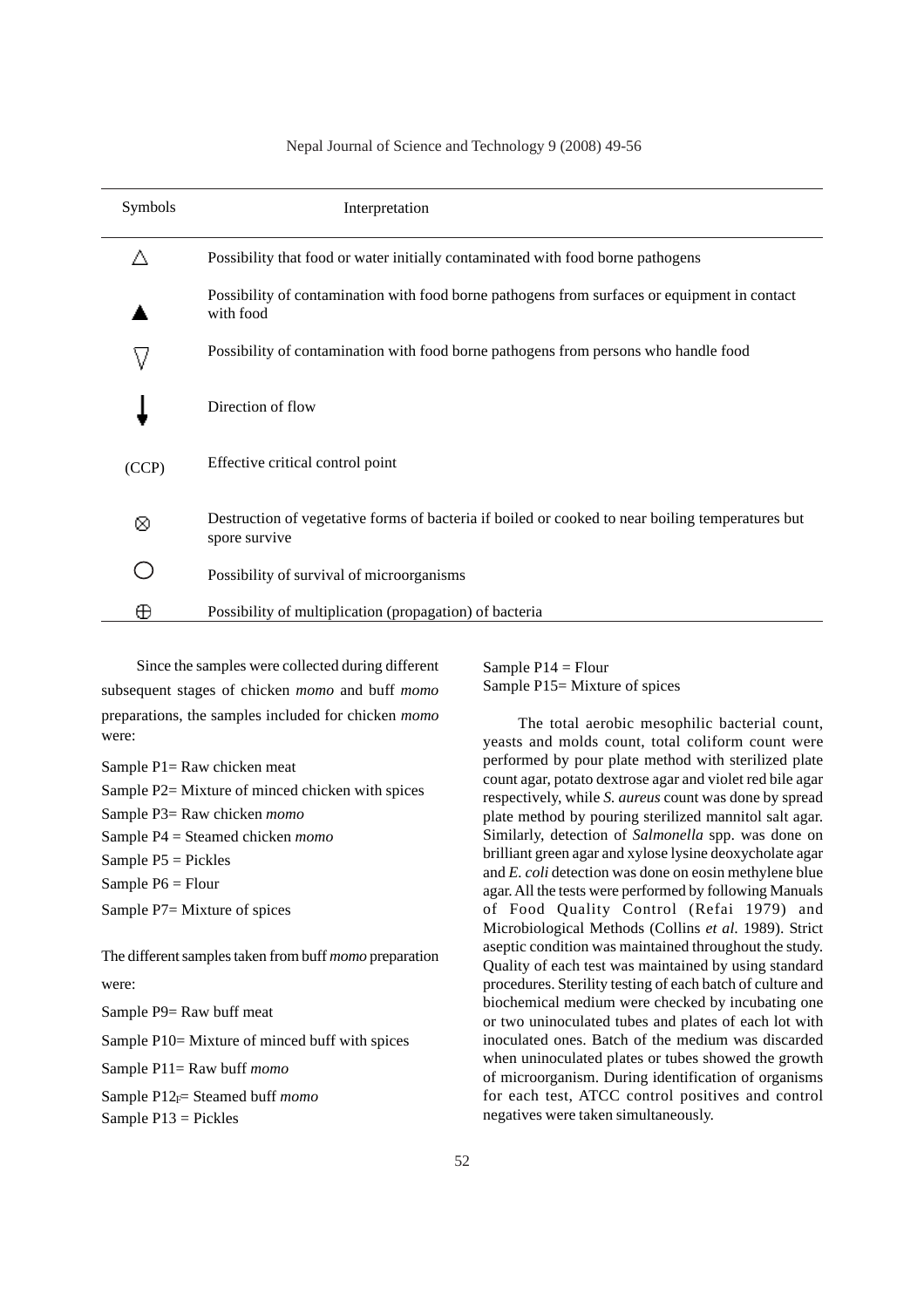## **Results**

HACCP was conducted of the fast food *momo* (buff and chicken) from eight restaurants located at different places in Kathmandu city along with the surveillance study of those restaurants. The analysis of survey results showed that 62% of the restaurants studied had trained staff in sanitation while 38% of the restaurants had untrained staff. The survey results also showed that 25% of the restaurant had given health education to their staff only in training period, 13% of the restaurants had given health education to their staff when required and the rest had not trained working personnels in health education.

It was observed that unperishable raw materials were stored at room temperature while perishable items like, meat and other meat products such as mixture of minced meat with spices and pickles were stored in fridges. In all of the restaurants, pickles and ready to steam *momo* were prepared beforehand and kept in the fridge till the order came. Similarly, 62% of the working personnels seemed to take care about their personal hygiene while 38% did not.

The result from the table 2 showed that all of the samples of chicken *momo* from different restaurants analysed during the studies did not show the presence of *Salmonella* spp*.*

However, the samples analysed for the presence of *E. coli* showed the result that in restaurant of site B, 57% of the samples were contaminated with *E. coli* and the samples were P1, P2, P3 and P7. Similarly, restaurant of site D also had the same result while restaurants of site C and G had 71% of *E. coli* contamination in the samples P1, P2, P3, P6 and P7. But the restaurants of site A, E, F and H did not show the presence of *E. coli* in any of the samples.

In restaurants of site A, E, F and H, the coagulase positive *S. aureus* isolated were 57% of the total samples. Similarly, in restaurants of site B and C the coagulase positive *S. aureus* isolated were 71% of the total samples while in restaurant of site D and G, the coagulase positive *S. aureus* isolated were 86% of the total samples.

The Table 3 results showed that all of the samples of buff *momo* from different restaurants analysed during the studies did not show the presence of *Salmonella* spp*.*

The samples analysed for the presence of *E. coli* showed the result that in the restaurant of site B, 57% of the samples were contaminated with *E. coli* and

## **Identification of pathogenic micro-organisms**

| different stages of chicken <i>momo</i> preparation |                |                 |          |          |                              |       |    |  |  |  |
|-----------------------------------------------------|----------------|-----------------|----------|----------|------------------------------|-------|----|--|--|--|
| Restaurant                                          | No. of samples | Salmonella spp. |          | E. coli  | Coagulase positive S. aureus |       |    |  |  |  |
| Site A (Baneswor)                                   |                | $+ve$           | $\%$     | $+ve$    | $\%$                         | $+ve$ | %  |  |  |  |
|                                                     |                | $\theta$        | $\Omega$ | $\Omega$ | 0                            | 4     | 57 |  |  |  |
| Site B (Kalanki)                                    |                | $\Omega$        | 0        | 4        | 57                           |       | 71 |  |  |  |
| Site C (Chabahil)                                   |                | $\theta$        | $\theta$ | 5        | 71                           |       | 71 |  |  |  |
| Site D (Khichapokhari)                              |                | 0               | 0        | 4        | 57                           | 6     | 86 |  |  |  |
| Site E (Thamel)                                     |                | 0               | 0        | 0        | 0                            | 4     | 57 |  |  |  |
| Site F (Maharajgunj)                                |                | 0               | $\Omega$ | 0        | $\theta$                     | 4     | 57 |  |  |  |
| Site G (Balaju)                                     |                | 0               |          |          |                              | 6     | 86 |  |  |  |

**Table 2**. Identification of *Salmonella* species, *Escherichia coli*, coagulase positive *Staphylococcus aureus* in different stages of chicken *momo* preparation

Site H (Bhatbhateni)  $\begin{array}{ccc} 7 & 0 & 0 & 0 & 0 \end{array}$   $\begin{array}{ccc} 0 & 0 & 4 & 57 \end{array}$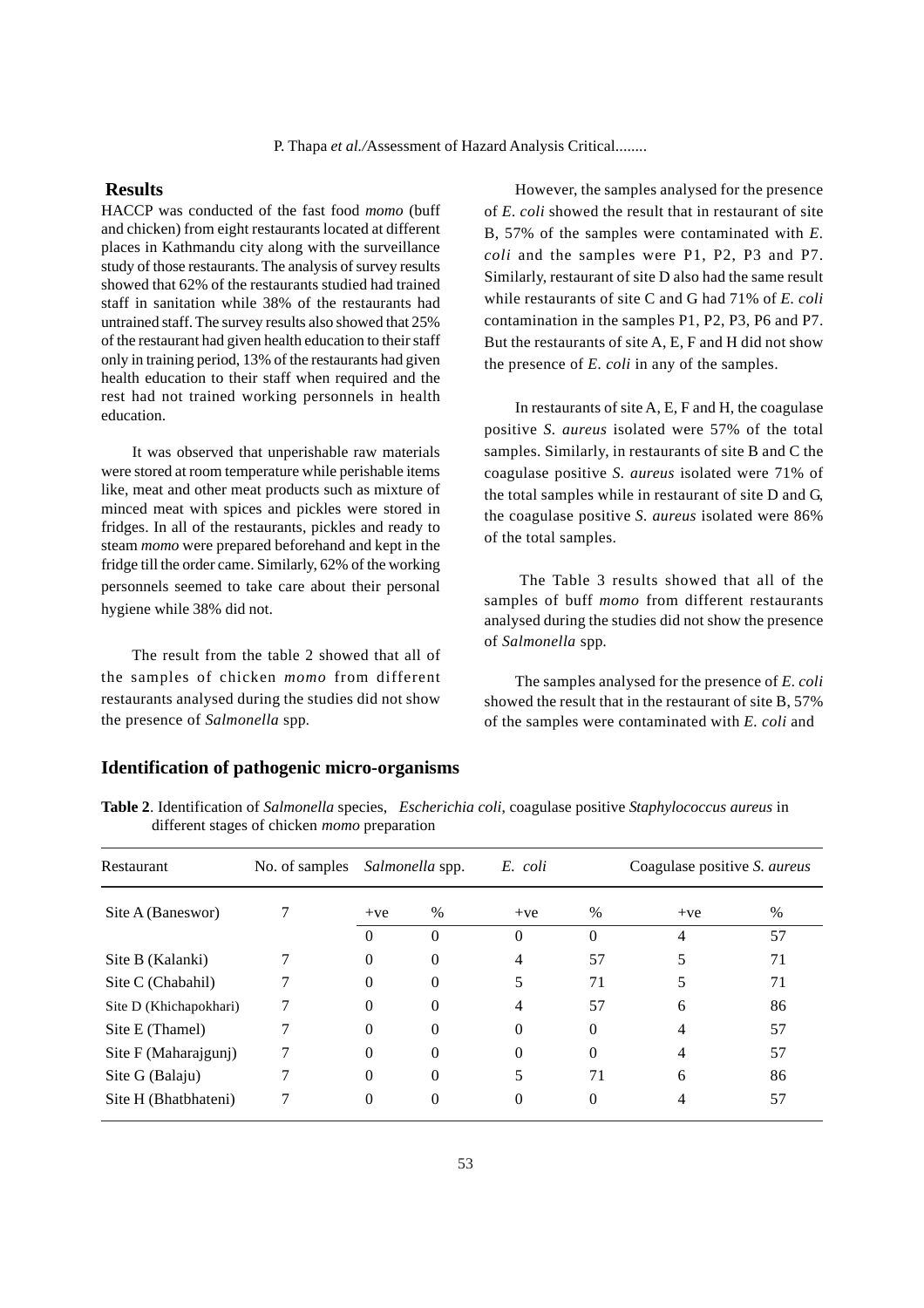| Restaurants            | No. of samples | Salmonella spp. |                  | E. coli        |          | Coagulase positive S. aureus |      |
|------------------------|----------------|-----------------|------------------|----------------|----------|------------------------------|------|
| Site A (Baneswor)      |                | $+ve$           | $\%$             | $+ve$          | $\%$     | $+ve$                        | $\%$ |
|                        |                | $\Omega$        | $\mathbf{0}$     | $\Omega$       | $\Omega$ | 4                            | 57   |
| Site B (Kalanki)       | 7              | $\Omega$        | $\mathbf{0}$     | $\overline{4}$ | 57       | 5                            | 71   |
| Site C (Chabahil)      | 7              | $\mathbf{0}$    | $\mathbf{0}$     | 5              | 71       | 5                            | 71   |
| Site D (Khichapokahri) | 7              | $\Omega$        | $\boldsymbol{0}$ | $\overline{4}$ | 57       | 5                            | 71   |
| Site E (Thamel)        | 7              | $\mathbf{0}$    | $\boldsymbol{0}$ | $\theta$       | $\theta$ | 4                            | 57   |
| Site F (Maharajgunj)   | 7              | $\mathbf{0}$    | $\boldsymbol{0}$ | $\Omega$       | $\Omega$ | 4                            | 57   |
| Site G (Balaju)        | 7              | $\mathbf{0}$    | $\boldsymbol{0}$ | 5              | 71       | 6                            | 86   |
| Site H (Bhatbhateni)   | 7              | $\Omega$        | $\boldsymbol{0}$ | $\theta$       | $\Omega$ | 4                            | 57   |

**Table 3.** Identification of *Salmonella* species, *Escherichia coli*, and coagulase positive *Staphylococcus aureus* in different stages of buff *momo* preparation

the samples were P9, P10, P11 and P15.Similarly, restaurant of site D also showed the same result while restaurants of site C and G had 71% of *E. coli* contamination in the samples P9, P10, P11, P14 and P15.

In the restaurants of site A, E, F and H, the coagulase positive *S. aureus* isolated were 57% of the total samples. Similarly, in restaurants of site B, C and D the coagulase positive *S. aureus* isolated were 71% of the total samples while in restaurant of site G, the coagulase positive *S. aureus* isolated were 86% of the total samples.

The figures 1, 2, 3 and 4 describes the log of colony forming unit of total aerobic mesophilic count, total yeast and mold count, total coliform count and total *S. aureus* count of chicken momo and buff momo from restaurants of site A and site G respectively with lower microbial count on site A and highest count on site G.



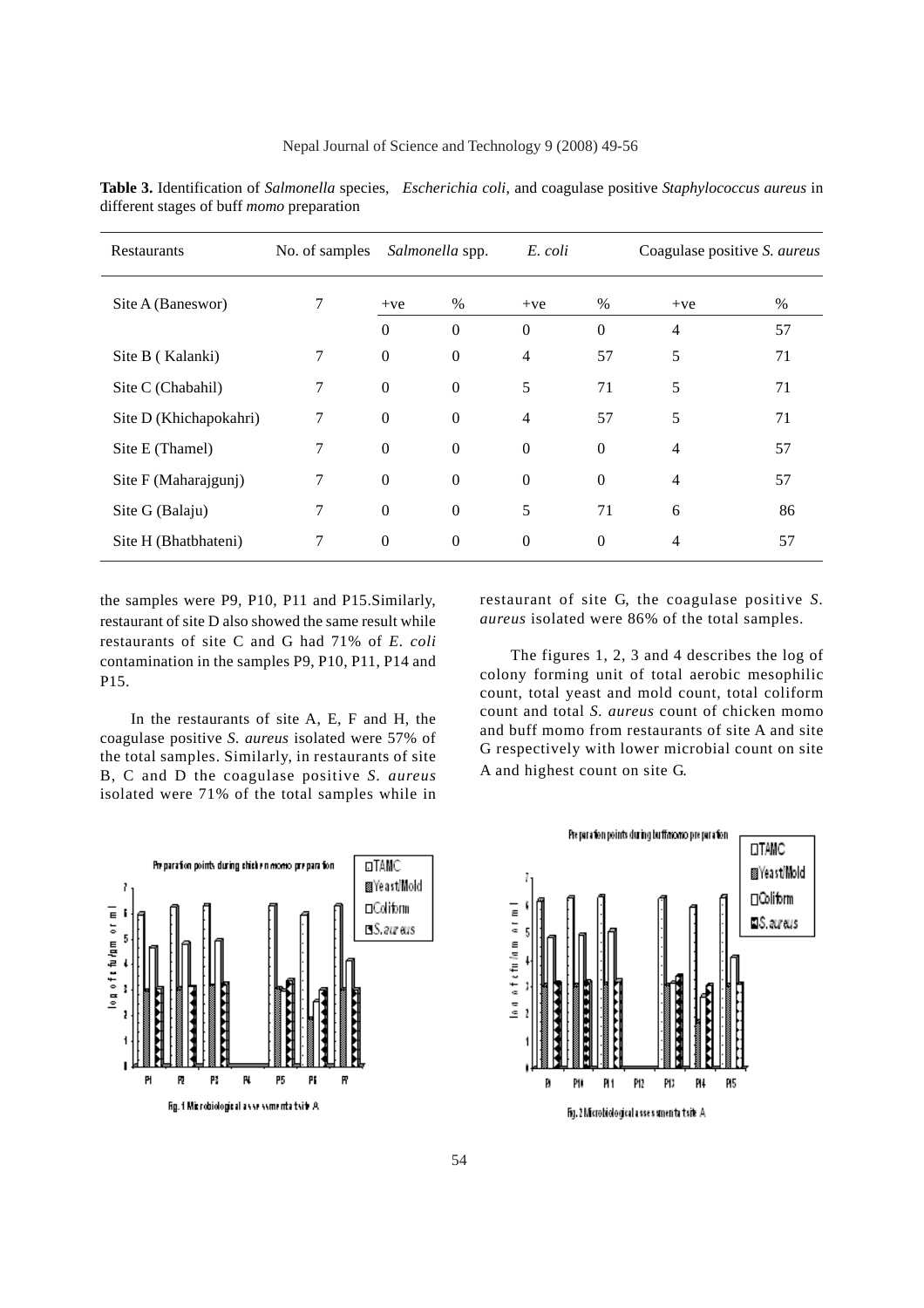

## **Discussion**

Any food to be of good quality and safe for public health should be free from hazardous microorganisms (Freese *et al*.1998). So in order to fulfill this requirement in this study, the total aerobic mesophilic count, total coliform count, total yeast and mold count were performed along with the detection of some target pathogens like *E. coli, Salmonella* spp.*, S. aureus* from samples taken from different preparation steps of chicken *momo* and buff *momo*.

The results obtained from the microbiological analysis assessed in seven key stages (raw meat, mixture of minced meat with spices, raw *momo*, steamed *momo*, pickles, flour, and mixture of spices) showed that, a considerably high levels of micro-organisms were observed throughout the various steps of both types of *momo* preparation process. The raw *momo* (sample P3 and P11) step being the major step, the highest microbial counts were observed. This is because the physical interventions like handling, cutting and mincing are even more serious and while mincing the contaminating bacteria on the surface are quickly dispersed through the whole mass. Moreover, the mincing process contributes to an increase in temperature which promotes faster bacterial growth (Anderson *et al*. 2000). Similarly, the raw *momo* (sample P3 and P11) is prepared with hands by mixing of minced meat with spices which can be the reason for the highest microbial count in raw meat and mixture of minced meat with spices.

During preparation of chicken *momo*, the highest aerobic mesophilic count, total yeasts and molds count, total coliform count and *S. aureus* count were found to be  $2.8 \times 10^6$ cfu/g,  $2.1 \times 10^3$ cfu/g,  $1.92 \times 10^5$ cfu/g and  $3.4 \times 10^{3}$ cfu/g respectively. These values and near to these values were obtained from the samples of pickles, spices, raw *momo*, raw meat and mixture of minced meat with spices. Similarly, during preparation of buff *momo*, the highest total aerobic mesophilic count, total yeasts and molds count, coliform count and *S. aureus* counts were found to be  $2.82 \times 10^6$ cfu/g,  $1.9 \times 10^3$ cfu/g,  $2.1 \times$  $10^5$ cfu/g and  $2.8 \times 10^3$ cfu/g respectively and these values too were from the samples such as pickles, spices, raw *momo*, mixture of minced meat with spices and raw meat.

After steaming, the quantitative results showed insignificant total plate count in both types of *momo*. Similarly, after steaming, the yeast and mold count, coliform count, *S. aureus* count were too reduced to 0cfu/g. This indicated that the time/temperature exposure for steaming (66°C-72°C) for 10-15 minutes was sufficient to reduce or kill the micro-organisms. Thus from the above studies, it can be concluded that the steaming/cooking is the CCP at which steamed or cooked for sufficient period of time-temperature can reduce the coliform organism to the levels independent of the quality of raw materials. So, if cooking is done for sufficient period of timetemperature, it fully eliminates the vegetative cells of harmful microbes. Thus, the result concluded that the final steamed product is safe for human consumption until and unless the serving plate and handling practices is good.